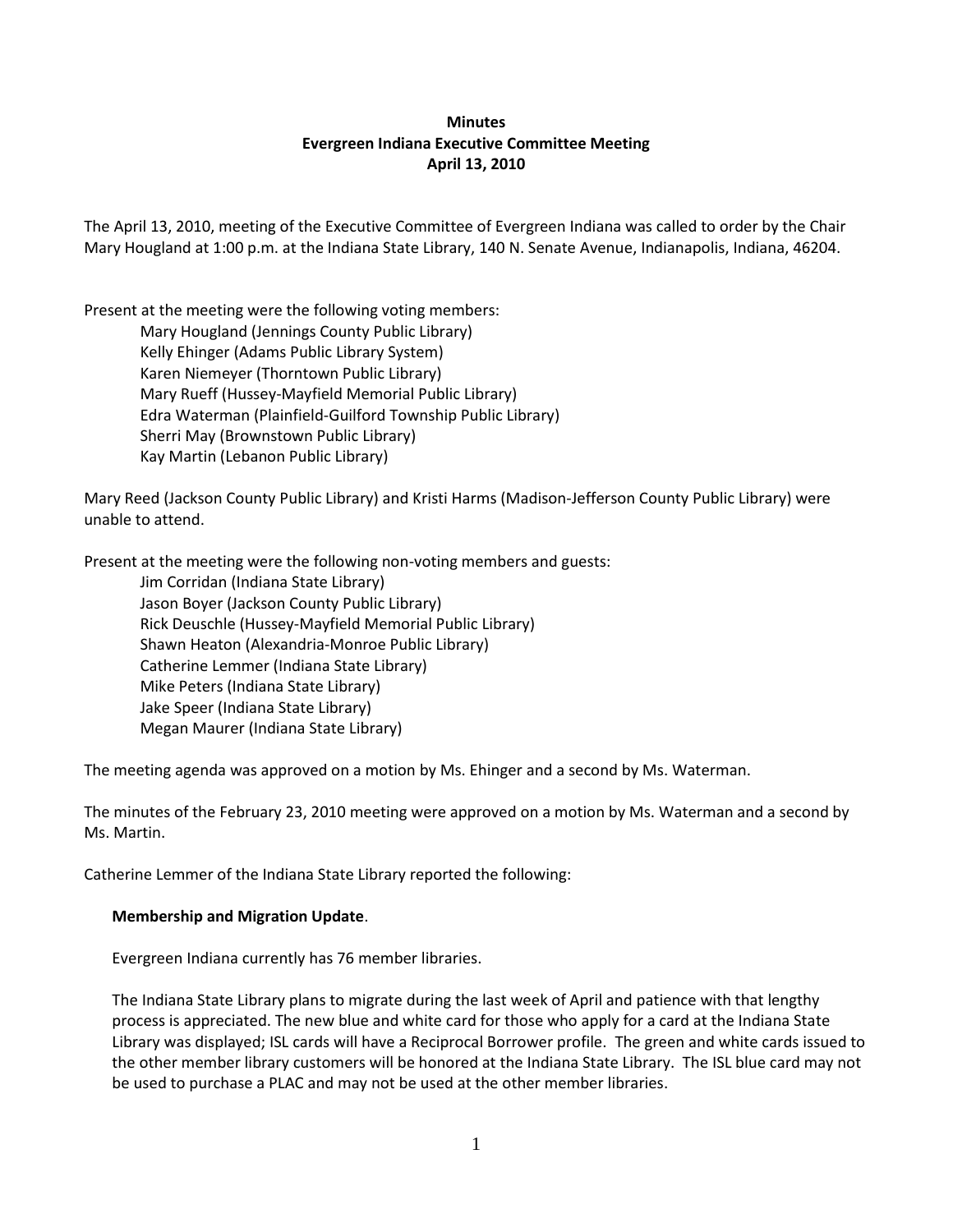### **Upcoming Training and Roundtables**

On March 9<sup>th</sup>, Equinox will provide State Library staff with training on the Version 1.6 Acquisitions module. The State Library staff will then develop training for the member libraries.

The upcoming training sessions are now posted online at: [http://www.in.gov/library/3380.htm.](http://www.in.gov/library/3380.htm) The goal is to offer circulation training once a month; and the introduction to cataloging and administration/reports training every other month. Additional classes are being added and the new schedule will be posted on-line and distributed to the members. The Catalog Committee has also scheduled two roundtable sessions in May to address basic MARC questions.

## **Catalog Committee Report – Kelly Ehinger**

Kelly Ehinger (Adams County Public Library System) reported that the Catalog Committee is updating the training manual and procedures to reflect Version 1.6. The Catalog Committee presented two roundtables in December on the new features in Version 1.6; which roundtables were attended by 33 library staff. The roundtable presentation is online at: [http://www.in.gov/library/3380.htm.](http://www.in.gov/library/3380.htm) Two additional advanced catalog courses will be held in April 2010.

### **Circulation Committee Report – Chase Martin**

Chase Martin (Lebanon Public Library) noted that a patron that has available renewals on overdue items is unable to renew the items if the patron has exceeded the \$10 overdue fine/15 items overdue threshold. The patron must contact the library and the renewals must be manually forced by the staff. Mike Peters informed the Committee that the software is performing correctly. The thresholds place a soft block on the account which limits a patron's access until the threshold issues are resolved. Mr. Martin also reported that the Circulation Committee was not in favor of DVDs transiting between the libraries at this time.

## **Nominating Committee Report – Kelly Ehinger**

Kelly Ehinger presented the following slate of nominees for the May 11, 2010 Annual Member Meeting and requested that the Executive Committee approve the slate and the mailing of the ballot:

Class A Library: Mary Hall, Bedford Public Library; Montie Manning, Alexandria-Monroe Public Library Class B Library: Nick Schenkel, West Lafayette Public Library; Andrea Ingmire, Greensburg-Decatur County Contractual Public Library

Class C Library: Marsha Lynn, Odon Winkelpleck Public Library and Nancy Disbro, Andrews-Dallas Township Public Library

Upon motion by Ms. Ehinger, seconded by Ms. May, the Committee unanimously approved the proposed slate of nominees and mailing the ballot. The Chair asked Ms. Lemmer to have the ballots mailed to the members.

#### **Technology Committee Report – Mike Peters, Rick Deuschle and Niles Ingalls**

Mike Peters reported that additional capacity had been added to the server in January 2010 and the system has not experienced downtime since that time. Mike also reported that the 45 day lost/overdue notice process has been completed and is in place. The programmers are now looking at adding two additional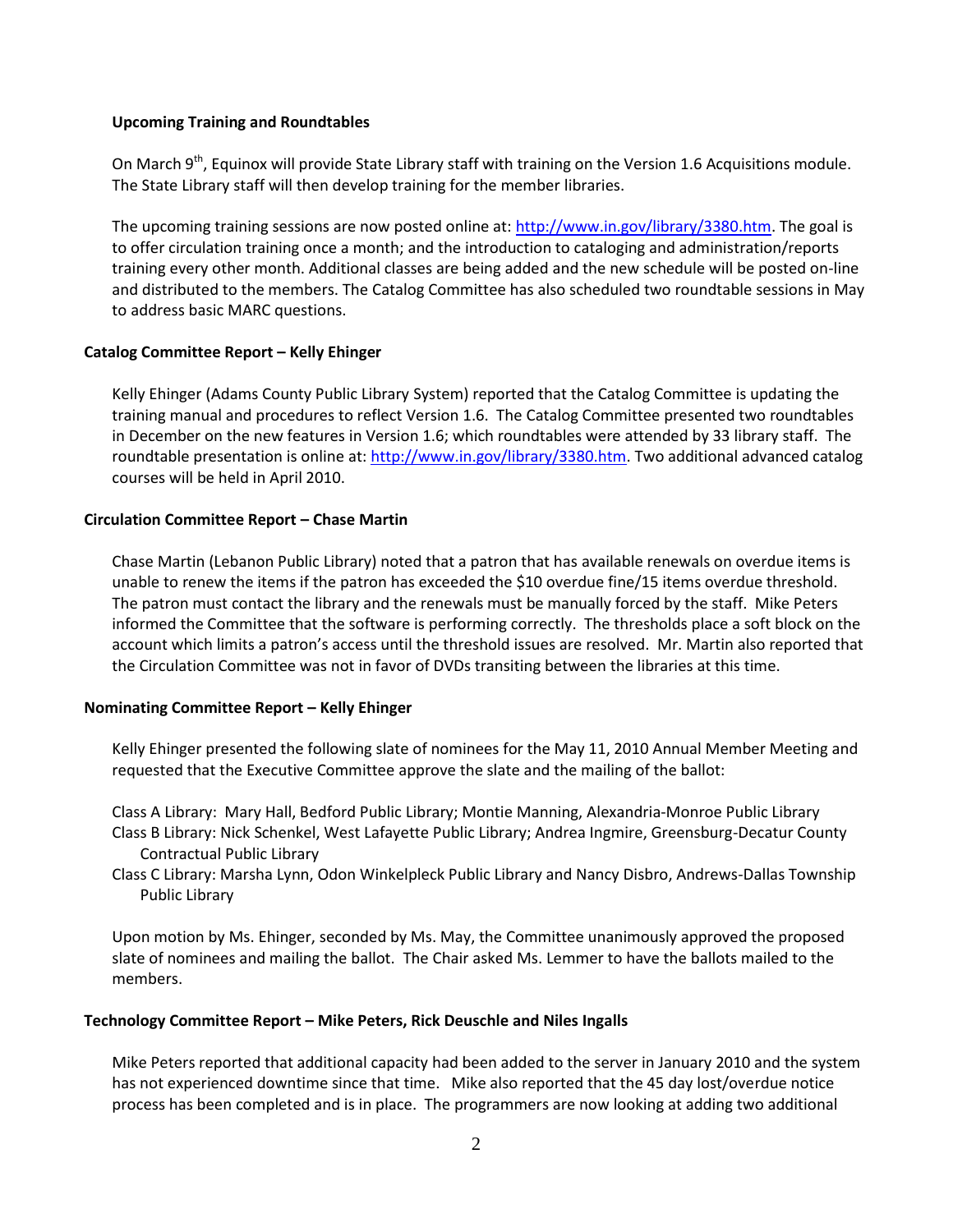features. Once completed, a written notice will be generated when an item is manually marked lost (instead of waiting for 45 days to pass) and when an item is manually marked damaged.

Catherine Lemmer noted that there is some discrepancy in the documentation about 14 day notices and asked for clarification. Currently, the 3 day pre-notice; day of notice and 7 day notices are being sent via email. The documentation is unclear as to whether the 14 day notice is to be emailed or a print notice to be mailed. The 28 day and 45 day notices are printed and mailed. Mike Peters indicated that notices must be print or email; they cannot be both. After discussion, the committee unanimously decided that the 14 day notice should be a print notice that is mailed.

Mike Peters advised that old report output and overdue notices were accumulating on the server and requested that the Executive Committee approve a rolling deletion of items that were more than 30 days old. Mr. Peters noted that the reports can be re-run and/or the report output downloaded and stored locally at the library. Upon motion by Edra Waterman, seconded by Kelly Ehinger, the Committee unanimously agreed to delete report output and overdue notices that are more than thirty days old.

Niles Ingalls then presented an update on the telephone module. Mr. Ingalls reported that phase one will be outbound calls informing patrons that items are due and holds available for pick up. The system is designed to make calls the day after the event occurs (hold arrives/items due) and calls will not be made if the item has been picked up or returned. Three attempts will be made to reach the patron and the message will be generic to protect a patron's privacy. Libraries will be able to use the Evergreen reporting module to report on the number of calls made and failed calls. The reports will include contact information so the library will be able to manually make the phone call if it wishes to do so. The member libraries should start to advise patrons to provide a preferred phone number.

Phase two will be incoming telephony that will allow patrons to renew and other actions. Equinox will need to develop some additional SIP2 protocol programming before Phase two can be implemented.

## **Other Business**

Catherine Lemmer requested that the Executive Committee approve two new circulation modifiers: "eresource" and "government document" to accommodate the State Library's collection needs. The new circulation modifiers would have a default lending period of 28 days; a short period of 14 days and a long period of 21 days; in addition, both would have one renewal. Ms. Lemmer also requested that the committee approve the changing of the name of the "magazine" circulation modifier to "serial." The lending periods and renewal options would remain unchanged. Upon motion by Ms. May, seconded by Ms. Rueff, the Committee unanimously approved the addition of the new circulation modifiers and the name change.

Rick Deuschle and Mary Rueff of Hussey-Mayfield Memorial Public Library requested the addition of a new circ modifier to enable the library to fully implement its new security system. The Committee unanimously approved the addition of the new circ modifier "cassette" with a default lending period of 21 days; a short lending period of 7 days; and a long lending period of 14 days. The "cassette" circ modifier will have one renewal.

The Chair then announced the new members: Brookston Prairie Township Public Library, Flora Monroe Public Library, Monon Town and Township Public Library and Spencer County Public Library. The new members were unanimously approved by consensus.